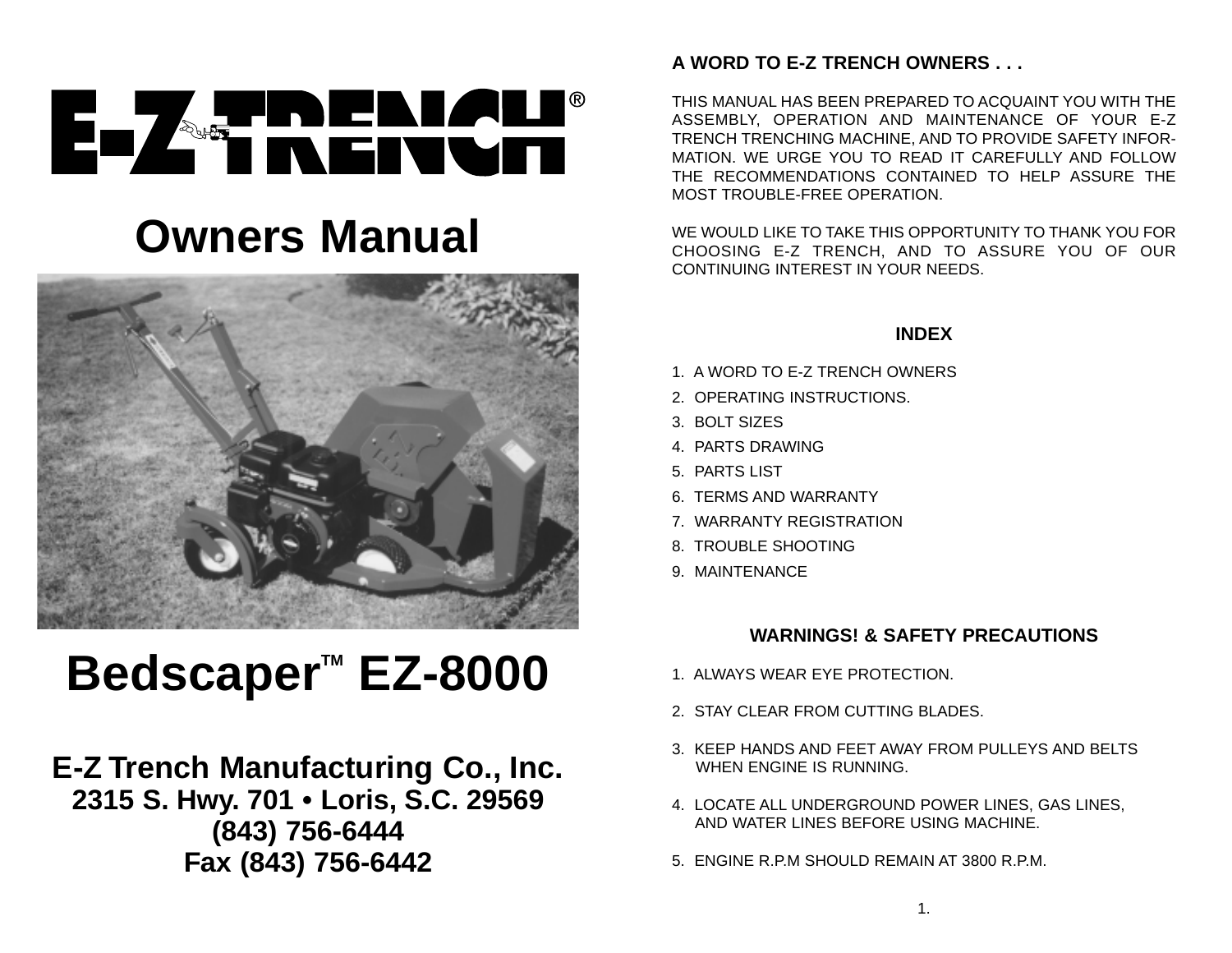# **E-Z 8000 OPERATION INSTRUCTIONS**

- 1. INSTALL HANDLE (8160) WITH 2 BOLTS.
- 2. FILL CRANKCASE WITH OIL. FOLLOW INSTRUCTIONS OFENGINE MANUFACTURER.
- 3. START ENGINE.
- 4. ENGAGE BELT DRIVE UNIT WITH HAND LEVER TO ROTATEDIGGING BLADE.
- 5. SLOWLY LOWER THE BLADE BY TURNING DEPTH ADJUSTCRANK (8012) UNTIL DESIRED DEPTH IS REACHED.
- 6. PULL THE MACHINE BACKWARD. BEGIN TRENCHING SLOWLY UNTIL FAMILIAR WITH THE MACHINE AND SOIL CONDITIONS.
- 7. TO PREVENT CLOGGING, KEEP INSIDE OF HOUSING CLEAN.
- 8. NOTE: PROPER BELT TENSION, 1/8" OR WHEN A DIME WILL FIT SNUGLY BETWEEN COIL SPRING. CAUTION: DO NOT OVER TIGHTEN BELT. (See Illustration.)



ADJUST BELT TENSION WITH (8180) QUICK ADJ. ASSY.

# **BOLT SIZES FOR EZ8000 BEDSCAPER**

| <u>PART #</u> | QTY. | <b>SIZE</b>                        | <b>ATTACHES PART</b> |  |  |
|---------------|------|------------------------------------|----------------------|--|--|
| 516134        | 2    | $\frac{5}{16}$ x $1\frac{3}{4}$    | 8160 to frame        |  |  |
| 14234         | 1    | $\frac{1}{4} \times 2\frac{3}{4}$  | 8048A to 8160        |  |  |
| 14234         | 1    | $\frac{1}{4} \times 2\frac{3}{4}$  | 8180 to 8160         |  |  |
| 382           | 1    | $\frac{3}{8}$ x 2                  | 8048B to 8013        |  |  |
| 51634         | 1    | $\frac{5}{16}$ x $\frac{3}{4}$     | $EZ20$ to $EZ15$     |  |  |
| 516134        | 1    | $\frac{5}{16}$ x $\frac{13}{4}$    | EZ15 to 8160         |  |  |
| 38214         | 1    | $^{3}/8 \times 2^{1}/4$            | 8048A to 9001        |  |  |
| 125           | 2    | $\frac{1}{2} \times 5$             | 8200 to EZ317        |  |  |
| 516134        | 4    | $\frac{5}{16}$ x $\frac{13}{4}$    | engine to frame      |  |  |
| 51612C        | 2    | $\frac{5}{16}$ x $\frac{1}{2}$     | (carriage bolt) 8051 |  |  |
| 1458          | 6    | $\frac{1}{4} \times \frac{5}{8}$   | 8120                 |  |  |
| 516134        | 2    | $\frac{5}{16}$ x $1\frac{3}{4}$    | 8125                 |  |  |
| 1434          | 8    | $\frac{1}{4} \times \frac{3}{4}$   | 8250                 |  |  |
| 38134         | 1    | $\frac{3}{8}$ x 1 $\frac{3}{4}$    | EZ43                 |  |  |
| 38112         | 1    | $\frac{3}{8}$ x 1 $\frac{1}{2}$    | EZ70                 |  |  |
| 14114         | 1    | $\frac{1}{4} \times 1\frac{1}{4}$  | 8012 to 8014         |  |  |
| 1438ss        | 2    | $\frac{1}{4} \times \frac{3}{8}$   | set screws for 385   |  |  |
| 14516ss       | 2    | <sup>1</sup> /4 x <sup>5</sup> /16 | set screws for EZ40  |  |  |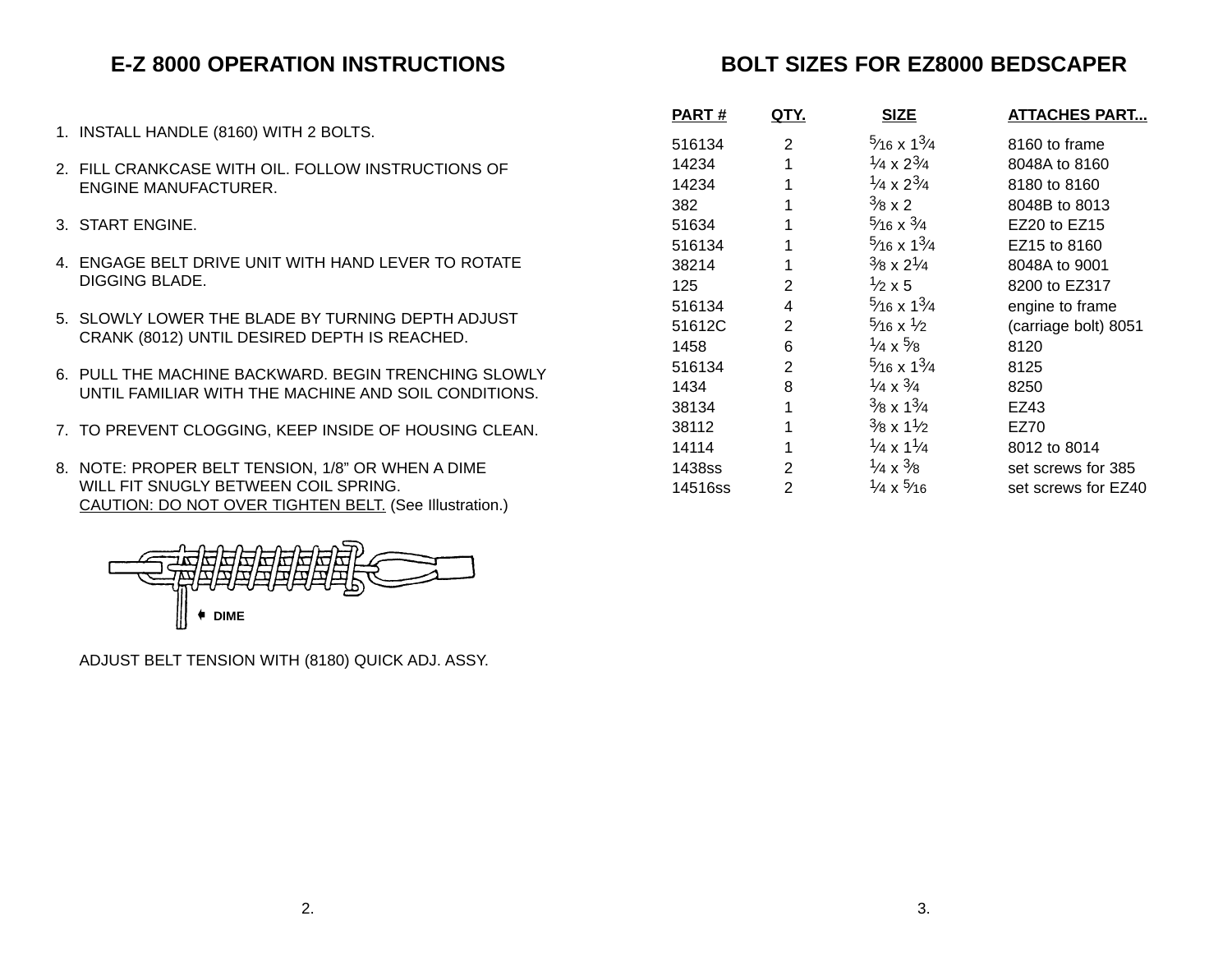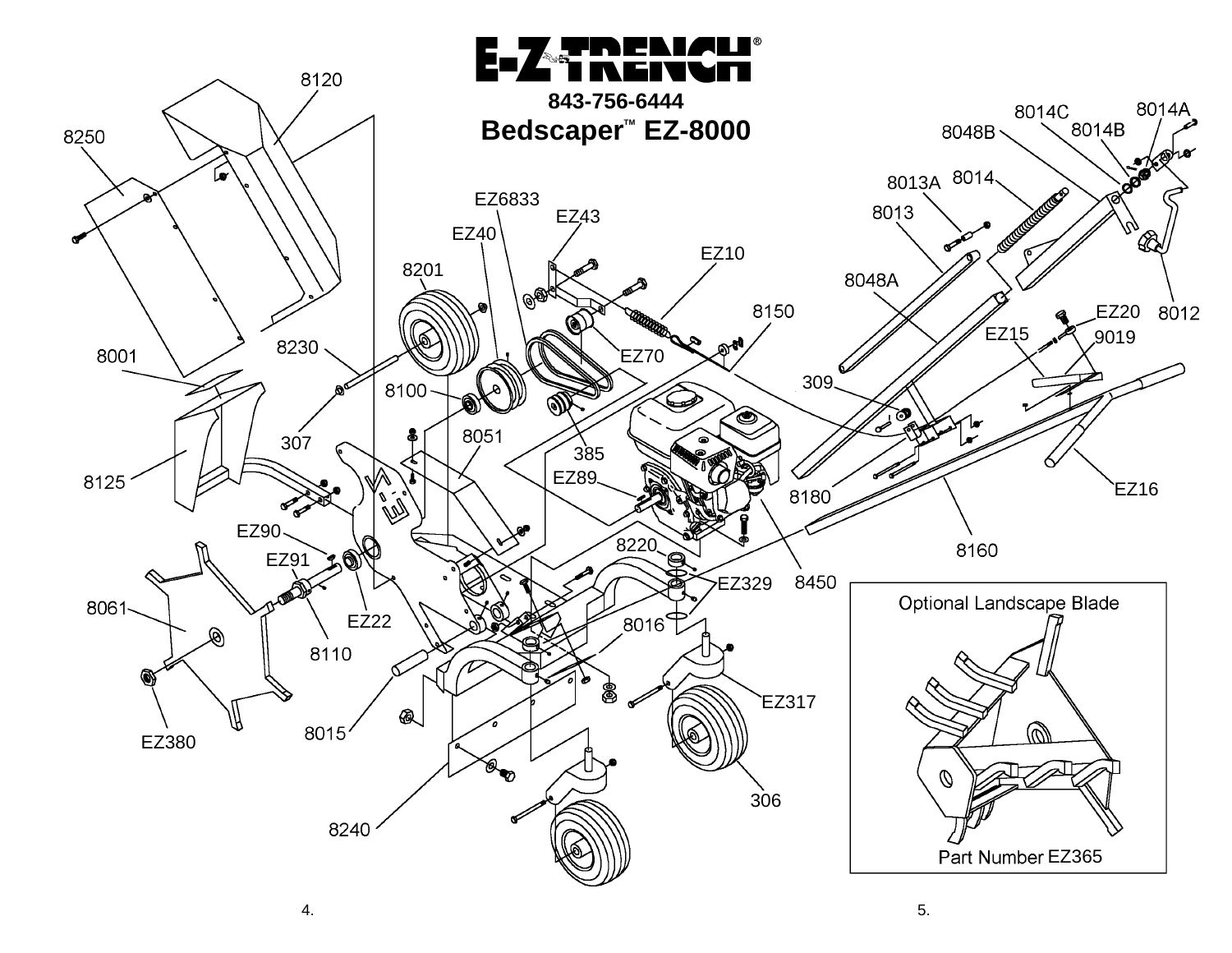#### **Model EZ- 8000PARTS LIST**

| Part#               | <b>Description</b>                                                                                                   |
|---------------------|----------------------------------------------------------------------------------------------------------------------|
| EZ10                | <b>BELT TENSION SPRING</b>                                                                                           |
| EZ15                | <b>IDLER LEVER</b>                                                                                                   |
| EZ16                | <b>HANDLE GRIPS</b>                                                                                                  |
| EZ20                | <b>CLEVIS FOR CABLE</b>                                                                                              |
| EZ22                | <b>SEALED BEARING</b>                                                                                                |
| EZ40                | 6" BLADE PULLEY                                                                                                      |
| EZ43                | <b>BELT IDLER</b>                                                                                                    |
| EZ70                | 2 <sup>1</sup> /2" IDLER PULLEY                                                                                      |
| EZ89                | 3/16" X 1" SQUARE ENGINE KEY                                                                                         |
| EZ90<br>EZ91        | 3/16" X 1" OUTPUT SHAFT KEY<br>CONCENTRIC LOCK COLLAR<br>EZ317 CASTER<br>EZ329 CASTER SHIMS<br>EZ365 LANDSCAPE BLADE |
| EZ380<br>306<br>307 | 3/4" SAE NUT<br>EZ6833 1/2" x 33" POWERATED BELT<br><b>REAR WHEELS</b><br>PUSH CAP                                   |
| 309<br>385<br>8001  | NYLON CABLE PULLEY<br>2 <sup>1</sup> /4" ENGINE PULLEY<br><b>DANGER STICKER</b><br>8012 DEPTH CONTROL LEVER          |
| 8013<br>8013A       | DEPTH LINKAGE ROD<br>3/8" x 2" BOLT AND BUSHING<br>FOR JACK LINKAGE                                                  |
| 8014                | DEPTH CONTROL ROD                                                                                                    |
| 8014A               | CASTLE NUT                                                                                                           |
| 8014B               | <b>BRASS BUSHING</b>                                                                                                 |
| 8014C               | <b>JACK SHIM</b><br>IACK SHIM                                                                                        |
| 8015                | LINKAGE PIN                                                                                                          |
| 8016                | <b>SPACER PLATE</b>                                                                                                  |
| 8048                | <b>COMPLETE JACK</b>                                                                                                 |
| 8048A               | <b>BOTTOM JACK ASSEMBLY</b>                                                                                          |
| 8048B               | <b>TOP JACK ASSEMBLY</b>                                                                                             |
| 8051                | <b>BELT GUARD</b>                                                                                                    |
| 8061                | <b>CARBIDE BLADE</b>                                                                                                 |
| 8110                | <b>OUTPUT SHAFT</b>                                                                                                  |
| 8120                | <b>BLADE SHIELD</b>                                                                                                  |
| 8125                | BLADE GUARD                                                                                                          |
| 8150                | <b>COMPLETE CABLE</b>                                                                                                |
| 8160                | <b>HANDLE BAR</b>                                                                                                    |
| 8180                | QUICK BELT ADJ. ASSY.                                                                                                |
| 8201                | <b>FRONT WHEEL</b>                                                                                                   |
| 8220                | <b>LOCKING CAP</b>                                                                                                   |
| 8230                | <b>FRONT AXLE</b>                                                                                                    |
| 8240                | FRAME DEBRIS DEFLECTOR                                                                                               |
| 8250                | SHIELD DEBRIS DEFLECTOR                                                                                              |
| 8450                | <b>ENGINE</b>                                                                                                        |
| 9019                | <b>HANDLE COVER</b>                                                                                                  |

# **TERMS AND CONDITIONS OF SALE**

#### **USE:**

E-Z TRENCHER IS DESIGNED TO TRENCH IN SOIL ONLY. ANYOTHER USE IS AT THE RISK OF THE OWNER.

#### **PRICES:**

Prices are subject to change without notice and will be invoiced at prices in effect on date of order.

#### **CHANGES:**

E-Z TRENCH MANUFACTURING, Inc. reserves the right to discontinue items, change specification, design, or prices at any time, without notice and without incurring any obligation whatsoever.

#### **FREIGHT POLICY:**

All orders are F.O.B., Loris, South Carolina, USA. Title to goods and risk of loss passed in Loris, South Carolina.

#### **DAMAGED OR LOST SHIPMENTS:**

All shipments must be carefully inspected. In case of damaged or loss, accept the shipment, but have carrier note damages or loss on delivery receipt. If it is concealed damage, call carrier for inspection. Make claim for damage with carrier.

#### **LIMITED WARRANTY:**

The E-Z Trencher is warranted against defects in workmanship or materials for a period of one year. Blades, bits, belts and bearings, which are normal wear items, are not warranted. This warranty covers replacement of parts only, no consequential damages are covered. In the event of a warranty claim contact E-Z Trench Manufacturing Company, Inc. This warranty does not include products which have been subject to improper use, or application, or misuse, neglect or accident; nor does it attend to products which have been repaired or altered by other than E-Z Trench Manufacturing Company, Inc. All warranty repairs are F.O.B., Loris, S.C, U.S.A. E-Z Trench Manufacturing Company, Inc. will not be responsible for any transportation charges.

THERE IS NO OTHER EXPRESS WARRANTY. TO THE EXTENT PERMITTED BY LAW ALL IMPLIED WARRANTIES INCLUDED THOSE OF MERCHANTABILITY AND FITNESS FOR A PARTICULAR PURPOSE ARE EXCLUDED. LIABILITY FOR CONSEQUENTIAL DAMAGES UNDER ANY AND ALL WARRANTIES ARE EXCLUDED TO THE EXTENT THAT EXCLUSION IS PERMITTED BY LAW. Some states do not allow limitation on how long an implied warranty lasts, and some